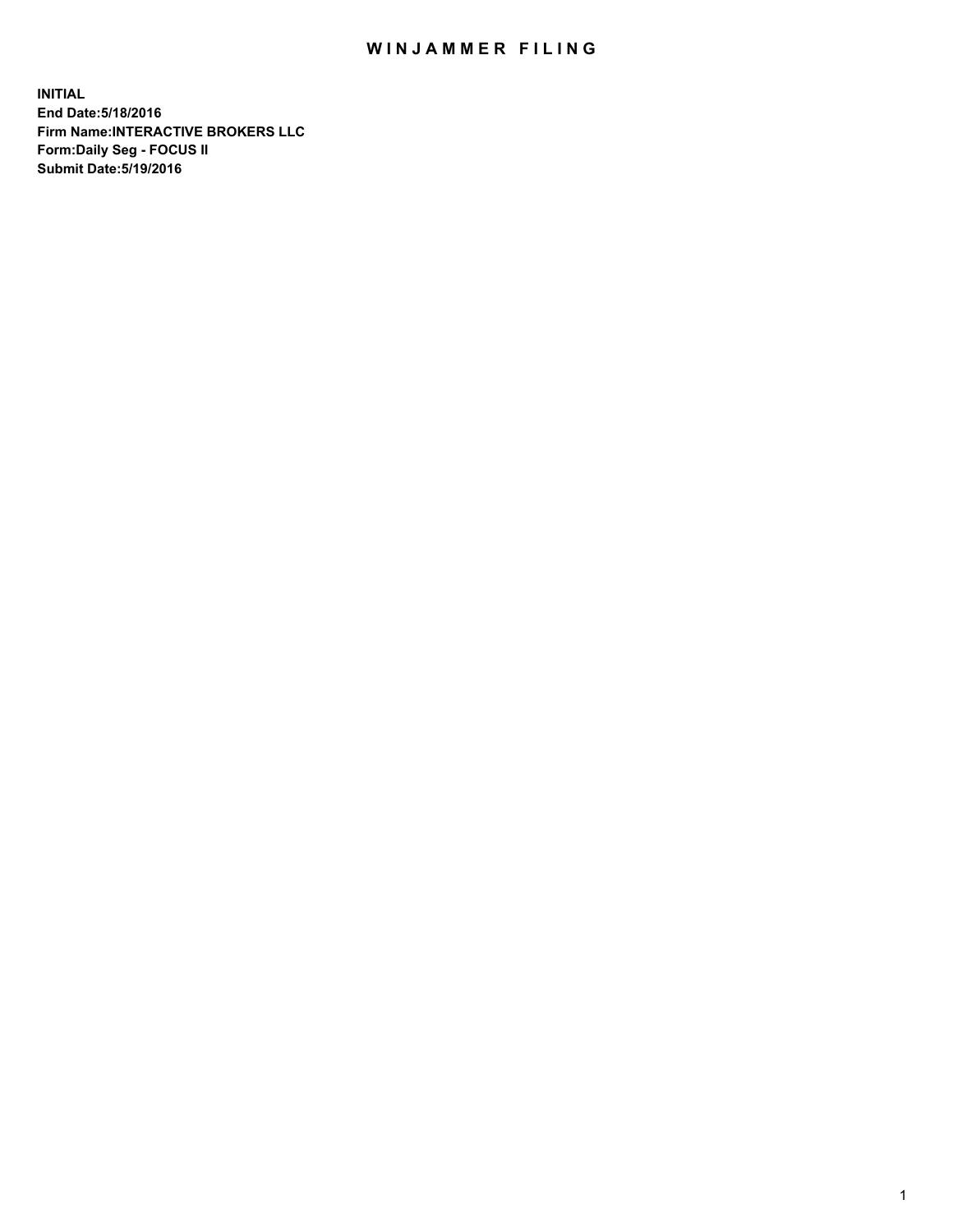## **INITIAL End Date:5/18/2016 Firm Name:INTERACTIVE BROKERS LLC Form:Daily Seg - FOCUS II Submit Date:5/19/2016 Daily Segregation - Cover Page**

| Name of Company<br><b>Contact Name</b><br><b>Contact Phone Number</b><br><b>Contact Email Address</b>                                                                                                                                                                                                                          | <b>INTERACTIVE BROKERS LLC</b><br><b>Alex Parker</b><br>203-618-7738<br>aparker@interactivebrokers.com |
|--------------------------------------------------------------------------------------------------------------------------------------------------------------------------------------------------------------------------------------------------------------------------------------------------------------------------------|--------------------------------------------------------------------------------------------------------|
| FCM's Customer Segregated Funds Residual Interest Target (choose one):<br>a. Minimum dollar amount: ; or<br>b. Minimum percentage of customer segregated funds required:%; or<br>c. Dollar amount range between: and; or<br>d. Percentage range of customer segregated funds required between:% and%.                          | <u>0</u><br>155,000,000 245,000,000<br><u>00</u>                                                       |
| FCM's Customer Secured Amount Funds Residual Interest Target (choose one):<br>a. Minimum dollar amount: ; or<br>b. Minimum percentage of customer secured funds required:%; or<br>c. Dollar amount range between: and; or<br>d. Percentage range of customer secured funds required between:% and%.                            | <u>0</u><br>80,000,000 120,000,000<br><u>00</u>                                                        |
| FCM's Cleared Swaps Customer Collateral Residual Interest Target (choose one):<br>a. Minimum dollar amount: ; or<br>b. Minimum percentage of cleared swaps customer collateral required:% ; or<br>c. Dollar amount range between: and; or<br>d. Percentage range of cleared swaps customer collateral required between:% and%. | <u>0</u><br>0 <sub>0</sub><br>0 <sub>0</sub>                                                           |

Attach supporting documents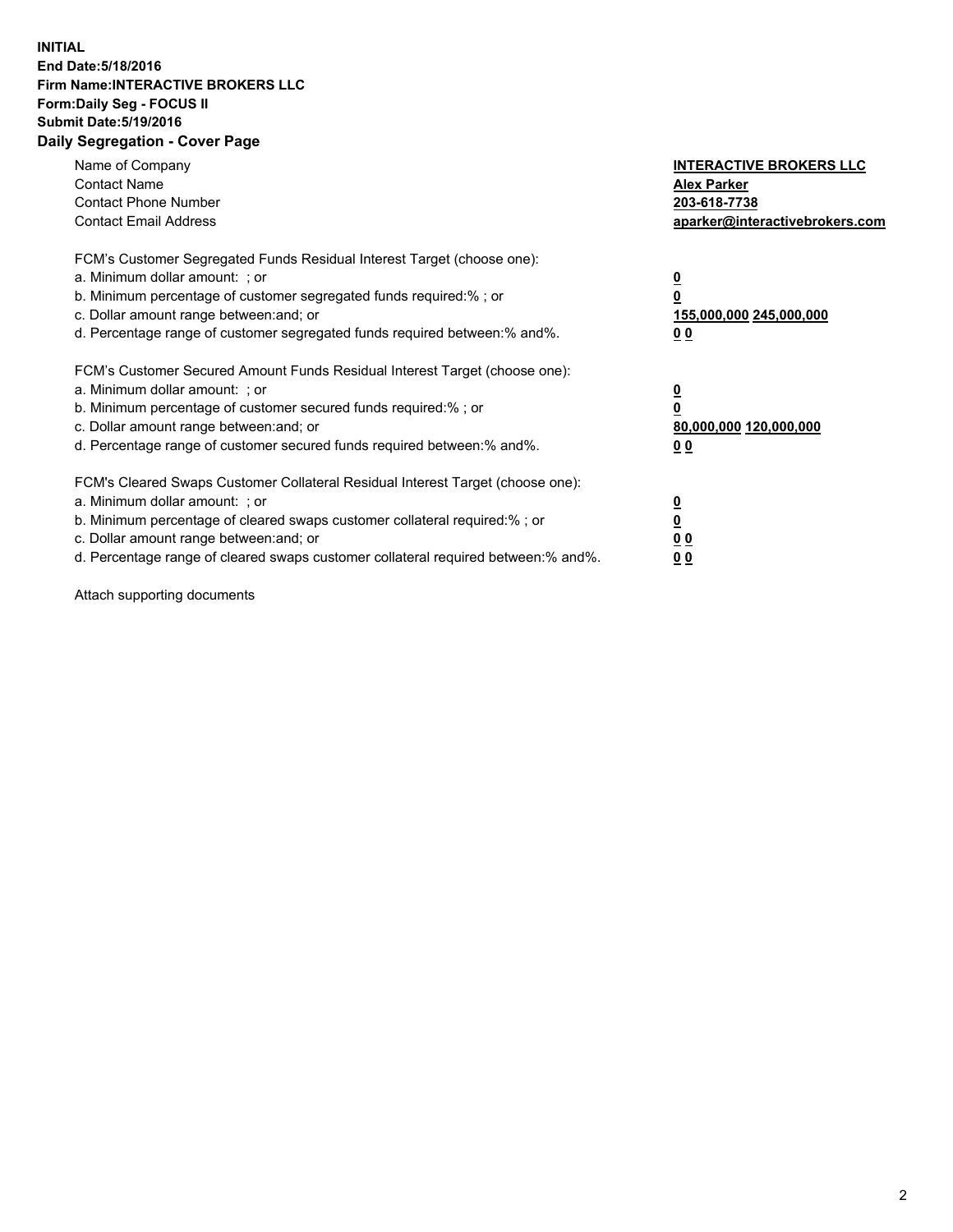## **INITIAL End Date:5/18/2016 Firm Name:INTERACTIVE BROKERS LLC Form:Daily Seg - FOCUS II Submit Date:5/19/2016 Daily Segregation - Secured Amounts**

|     | Foreign Futures and Foreign Options Secured Amounts                                         |                                  |
|-----|---------------------------------------------------------------------------------------------|----------------------------------|
|     | Amount required to be set aside pursuant to law, rule or regulation of a foreign            | $0$ [7305]                       |
|     | government or a rule of a self-regulatory organization authorized thereunder                |                                  |
| 1.  | Net ledger balance - Foreign Futures and Foreign Option Trading - All Customers             |                                  |
|     | A. Cash                                                                                     | 280,661,226 [7315]               |
|     | B. Securities (at market)                                                                   | $0$ [7317]                       |
| 2.  | Net unrealized profit (loss) in open futures contracts traded on a foreign board of trade   | 6,523,614 [7325]                 |
| 3.  | Exchange traded options                                                                     |                                  |
|     | a. Market value of open option contracts purchased on a foreign board of trade              | 37,507 [7335]                    |
|     | b. Market value of open contracts granted (sold) on a foreign board of trade                | -37,993 [7337]                   |
| 4.  | Net equity (deficit) (add lines 1.2. and 3.)                                                | 287, 184, 354 [7345]             |
| 5.  | Account liquidating to a deficit and account with a debit balances - gross amount           | 1,003,252 [7351]                 |
|     | Less: amount offset by customer owned securities                                            | 0 [7352] 1,003,252 [7354]        |
| 6.  |                                                                                             |                                  |
|     | Amount required to be set aside as the secured amount - Net Liquidating Equity              | 288,187,606 [7355]               |
|     | Method (add lines 4 and 5)                                                                  |                                  |
| 7.  | Greater of amount required to be set aside pursuant to foreign jurisdiction (above) or line | 288,187,606 [7360]               |
|     | 6.                                                                                          |                                  |
|     | FUNDS DEPOSITED IN SEPARATE REGULATION 30.7 ACCOUNTS                                        |                                  |
| 1.  | Cash in banks                                                                               |                                  |
|     | A. Banks located in the United States                                                       | $0$ [7500]                       |
|     | B. Other banks qualified under Regulation 30.7                                              | 0 [7520] 0 [7530]                |
| 2.  | Securities                                                                                  |                                  |
|     | A. In safekeeping with banks located in the United States                                   | 346,546,393 [7540]               |
|     | B. In safekeeping with other banks qualified under Regulation 30.7                          | 0 [7560] 346,546,393 [7570]      |
| 3.  | Equities with registered futures commission merchants                                       |                                  |
|     | A. Cash                                                                                     | $0$ [7580]                       |
|     | <b>B.</b> Securities                                                                        | $0$ [7590]                       |
|     | C. Unrealized gain (loss) on open futures contracts                                         | $0$ [7600]                       |
|     | D. Value of long option contracts                                                           | $0$ [7610]                       |
|     | E. Value of short option contracts                                                          | 0 [7615] 0 [7620]                |
| 4.  | Amounts held by clearing organizations of foreign boards of trade                           |                                  |
|     | A. Cash                                                                                     | $0$ [7640]                       |
|     | <b>B.</b> Securities                                                                        | $0$ [7650]                       |
|     | C. Amount due to (from) clearing organization - daily variation                             | $0$ [7660]                       |
|     | D. Value of long option contracts                                                           | $0$ [7670]                       |
|     | E. Value of short option contracts                                                          | 0 [7675] 0 [7680]                |
| 5.  | Amounts held by members of foreign boards of trade                                          |                                  |
|     | A. Cash                                                                                     | 65,249,976 [7700]                |
|     | <b>B.</b> Securities                                                                        | $0$ [7710]                       |
|     | C. Unrealized gain (loss) on open futures contracts                                         | 2,354,178 [7720]                 |
|     | D. Value of long option contracts                                                           | 37,507 [7730]                    |
|     | E. Value of short option contracts                                                          | -37,993 [7735] 67,603,668 [7740] |
| 6.  | Amounts with other depositories designated by a foreign board of trade                      | $0$ [7760]                       |
| 7.  | Segregated funds on hand                                                                    | $0$ [7765]                       |
| 8.  | Total funds in separate section 30.7 accounts                                               | 414,150,061 [7770]               |
| 9.  | Excess (deficiency) Set Aside for Secured Amount (subtract line 7 Secured Statement         | 125,962,455 [7380]               |
|     | Page 1 from Line 8)                                                                         |                                  |
| 10. | Management Target Amount for Excess funds in separate section 30.7 accounts                 | 80,000,000 [7780]                |
| 11. | Excess (deficiency) funds in separate 30.7 accounts over (under) Management Target          | 45,962,455 [7785]                |
|     |                                                                                             |                                  |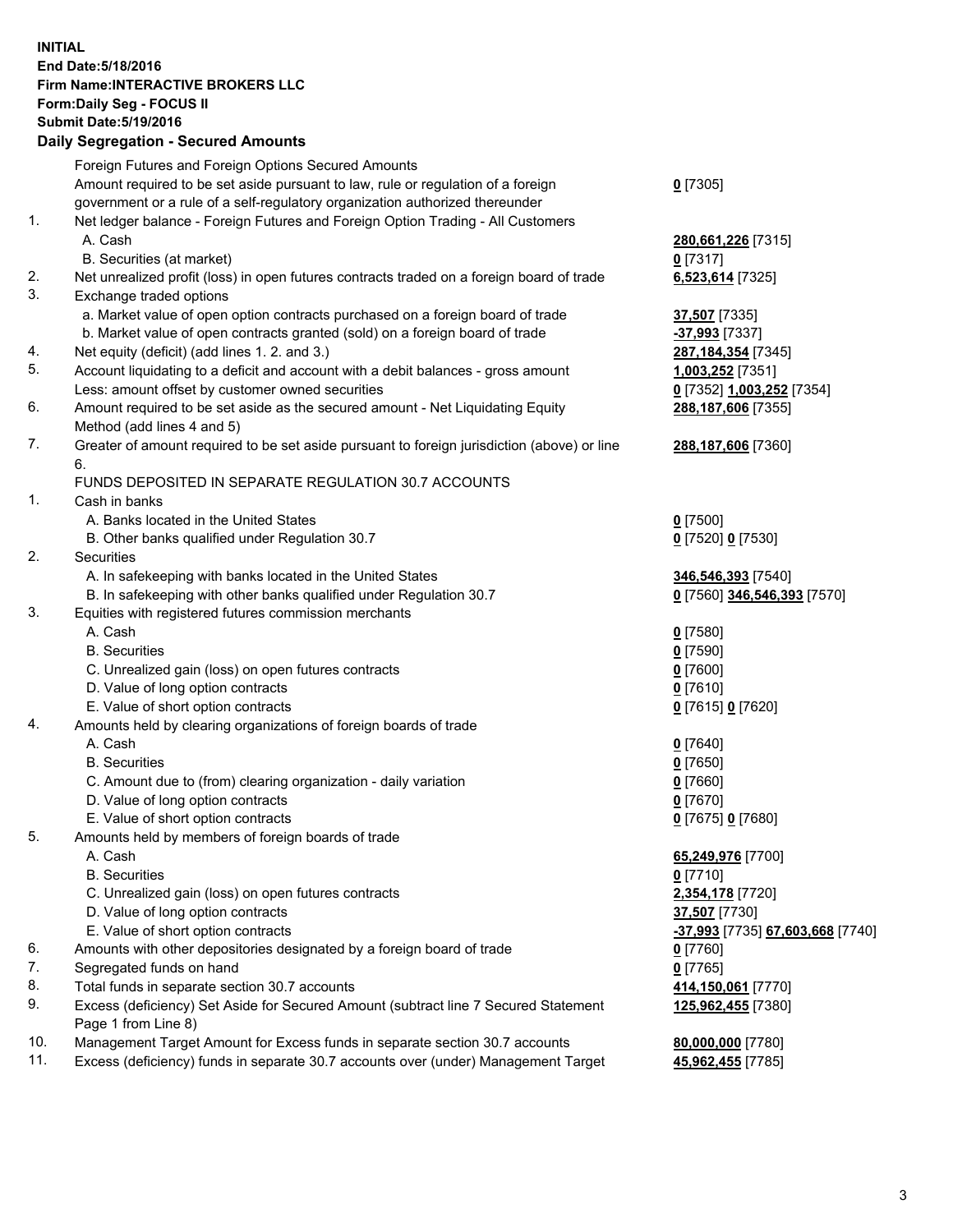**INITIAL End Date:5/18/2016 Firm Name:INTERACTIVE BROKERS LLC Form:Daily Seg - FOCUS II Submit Date:5/19/2016 Daily Segregation - Segregation Statement** SEGREGATION REQUIREMENTS(Section 4d(2) of the CEAct) 1. Net ledger balance A. Cash **2,778,376,924** [7010] B. Securities (at market) **0** [7020] 2. Net unrealized profit (loss) in open futures contracts traded on a contract market **57,500,147** [7030] 3. Exchange traded options A. Add market value of open option contracts purchased on a contract market **164,828,650** [7032] B. Deduct market value of open option contracts granted (sold) on a contract market **-226,217,647** [7033] 4. Net equity (deficit) (add lines 1, 2 and 3) **2,774,488,074** [7040] 5. Accounts liquidating to a deficit and accounts with debit balances - gross amount **122,319** [7045] Less: amount offset by customer securities **0** [7047] **122,319** [7050] 6. Amount required to be segregated (add lines 4 and 5) **2,774,610,393** [7060] FUNDS IN SEGREGATED ACCOUNTS 7. Deposited in segregated funds bank accounts A. Cash **185,129,279** [7070] B. Securities representing investments of customers' funds (at market) **1,731,699,699** [7080] C. Securities held for particular customers or option customers in lieu of cash (at market) **0** [7090] 8. Margins on deposit with derivatives clearing organizations of contract markets A. Cash **180,554,462** [7100] B. Securities representing investments of customers' funds (at market) **919,543,472** [7110] C. Securities held for particular customers or option customers in lieu of cash (at market) **0** [7120] 9. Net settlement from (to) derivatives clearing organizations of contract markets **22,155,731** [7130] 10. Exchange traded options A. Value of open long option contracts **164,825,084** [7132] B. Value of open short option contracts **-226,213,634** [7133] 11. Net equities with other FCMs A. Net liquidating equity **0** [7140] B. Securities representing investments of customers' funds (at market) **0** [7160] C. Securities held for particular customers or option customers in lieu of cash (at market) **0** [7170] 12. Segregated funds on hand **0** [7150] 13. Total amount in segregation (add lines 7 through 12) **2,977,694,093** [7180] 14. Excess (deficiency) funds in segregation (subtract line 6 from line 13) **203,083,700** [7190] 15. Management Target Amount for Excess funds in segregation **155,000,000** [7194] **48,083,700** [7198]

16. Excess (deficiency) funds in segregation over (under) Management Target Amount Excess